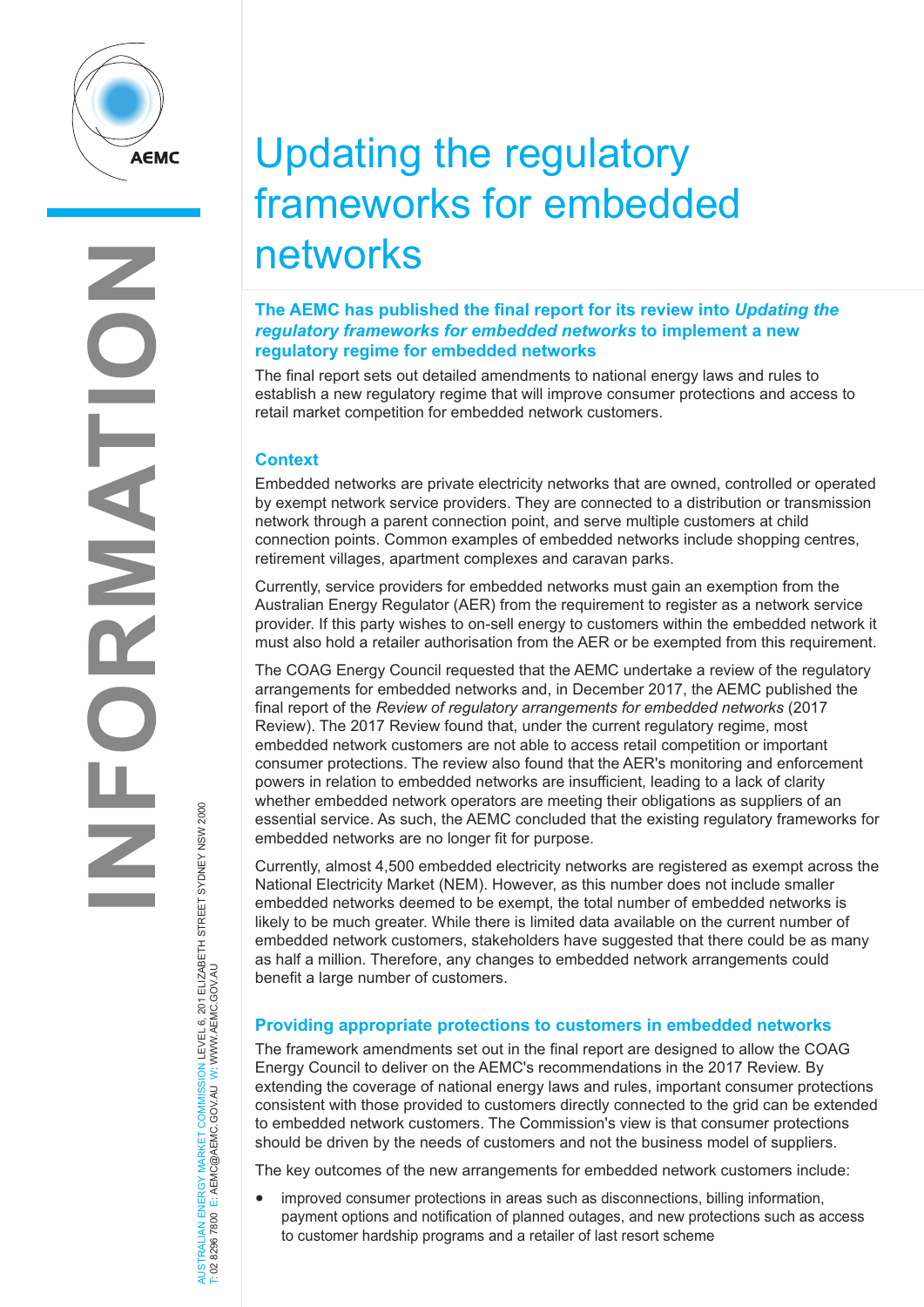**The new regulatory regime set out in the final report would improve consumer protections and access to retail market competition for embedded network customers**

- an enhanced ability for the AER to monitor and enforce the compliance of sellers in embedded networks with the obligations to provide these protections
- improved industry financial and data transfer processes to help more retailers compete in embedded networks, giving customers more choice and access to competitively-priced market offers
- giving embedded network customers market-compliant meters that are registered with the Australian Energy Market Operator (AEMO) to make it easier for customers to switch retailer and get better information about their usage and bills
- giving embedded network customers the same rights as grid-connected customers when upgrading their connections eg when installing electric vehicle charging stations within apartment blocks
- through changes recommended to state governments, improved access to concession schemes and emergency financial assistance, provide access to independent dispute resolution and introduce reliability protections

### **Proposed framework for embedded networks**

The final report presents and explains the package of legislative changes developed by the AEMC to implement the recommendations made in the 2017 Review and deliver the benefits set out above. Proposed drafting amendments to the National Electricity Rules (NER) and National Energy Retail Rules (NERR), and drafting instructions for changes to the National Electricity Law (NEL) and National Energy Retail Law (NERL), have been published to accompany the report.

#### **Provide direct oversight of the operation of embedded networks**

Under the new framework, network service providers and on-sellers would no longer be eligible to be exempted from the requirements of the national energy laws and rules. Embedded network service providers would be required to register with AEMO, and would become subject to many of the regulatory requirements placed on Distribution Network Service Providers (DNSPs). Electricity on-sellers would be required to obtain a form of retailer authorisation from the AER, and would be subject to most of the requirements placed on existing authorised retailers.

Class exemptions would only be retained for a small sub-set of network service providers and energy sellers, where the need for regulatory oversight is low, and all in cases exempt parties would need to register with the AER ('registrable exemptions'). Embedded network activities continuing to be exempt would include supply to some infrastructure sectors and temporary accommodation. Exemptions for individual parties would also be available in special circumstances, subject to an assessment by the AER.

Narrowing the scope of the exemption framework is necessary to provide permanent customers with consumer protections consistent with supply of an essential service. The Commission acknowledges that, in some cases, this may make the installation of an embedded network less attractive to property developers; those developers would still have the option of providing standard supply arrangements.

#### **Extend consumer protections to embedded network customers**

Requiring on-sellers to obtain a form of authorisation from the AER will allow consumer protections for embedded network customers to be closely aligned with those of standard supply customers under the NERL and NERR. While the creation of a separate class of authorised retailer would allow for a reduced set of protections, the Commission has concluded that almost all of the existing protections should apply. However, in some cases - such as notifications of supply interruptions and life support arrangements - existing processes will need to be amended to accommodate the additional relationships present in embedded networks. An obligation to provide connection services in embedded networks would also be applied by requiring embedded network service providers to offer new connections or connection alterations within the area served by their embedded network.

#### **Improve access to retail market competition**

Under the new regime, NEM metering arrangements and market systems for standard supply customers would be extended to embedded network customers. These include the